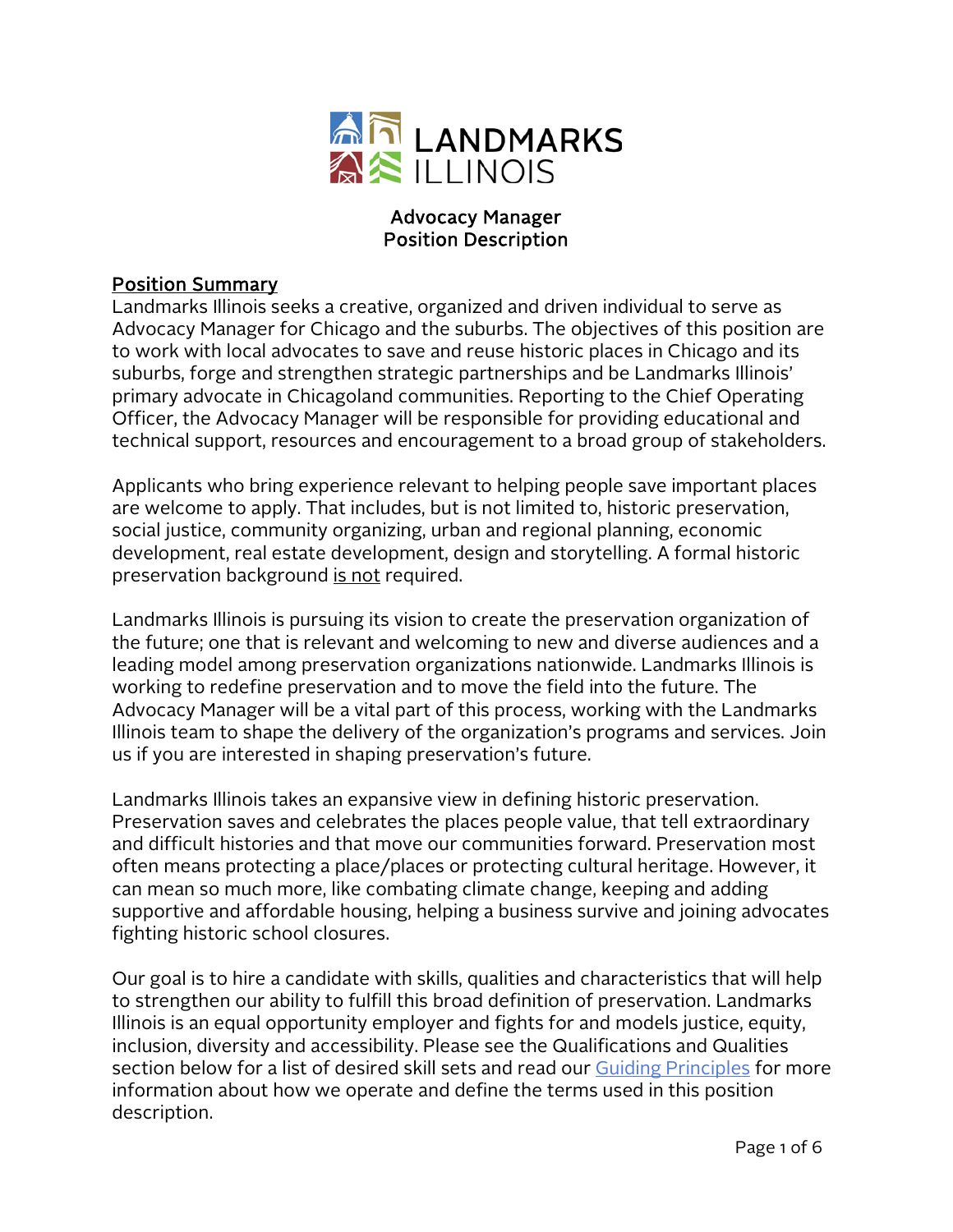## Landmarks Illinois

Landmarks Illinois is the state's leading voice for historic preservation. Through a wide range of programs, we give people the inspiration and the tools they need to save important places in their lives. We are an on-the-ground advocate, offering technical assistance, practical resources, small grants, education and endless support— all completely free of charge. We promote the preservation, restoration and adaptive reuse of buildings and sites of many types to leverage our past to create a better future. Our tagline is: "People Saving Places for People." Landmarks Illinois is a registered 501(c)3 organization founded in 1971. Learn more at [www.landmarks.org.](http://www.landmarks.org/)

# Duties and Responsibilities

#### Advocacy and Technical Assistance

- Advocate for the preservation and reuse of older and historic places in Chicago and the suburbs that are important to their communities. Consult with local advocates using our guiding principles to determine what is significant to whom and why.
- Respond to constituent inquiries and determine how we can best offer support. Provide, where appropriate, our resources on advocacy, preservation techniques and approaches, survey and research, adaptive reuse examples, fundraising, organizational development, capacity building, community and public relations, policies, community and economic development, conservation issues, land use planning, housing, sustainability and social justice.
- Connect stakeholders with the resources they need to succeed, including funding, professional expertise, studies and talking points. Use Landmarks Illinois' guiding principles to evaluate and respond.
- Act as a liaison to residents, community groups, preservation organizations and commissions and preservation advocates throughout Chicago and its suburbs. Work with local elected and appointed officials and municipal staff regarding preservation issues in their communities. Attend and testify at public meetings and hearings that pertain to targeted preservation projects.
- Assist in developing preservation capacity. Expand and foster the network of preservation stakeholders across Chicago and suburbs who are willing and able to assist one another with preservation knowledge and experience. Actively engage people in existing and new audiences in Landmarks Illinois work.
- Engage, as needed, as a consulting party on behalf of Landmarks Illinois in the review of federal, state and local undertakings.
- Monitor municipal and county legislation impacting historic preservation in cooperation with Landmarks Illinois' Chief Operating Officer. Help to research, influence, write and pass policies that support preservation or advocate against policies that will hinder our work.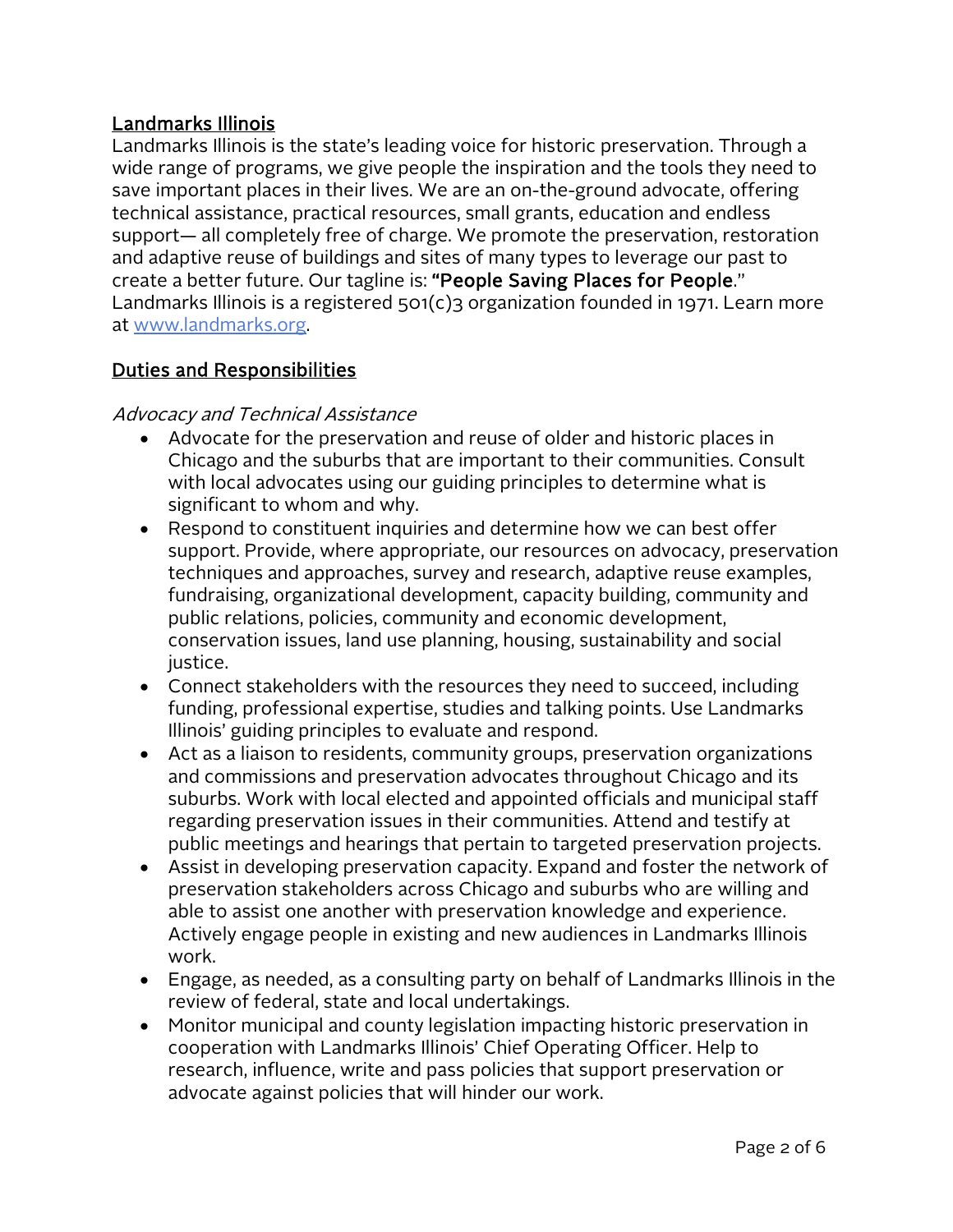- Engage and partner with organizations at the local, state and national levels that can provide knowledge and resources that contribute to Landmarks Illinois' vision to move preservation forward.
- Together with the Regional Advocacy Manager, formulate the annual Most Endangered Historic Places in Illinois and strategize and assist with advocacy and preservation solutions for listed properties.

# Education and Communication

- Increase awareness of Landmarks Illinois work and how preservation is being redefined through public presentations, participation in workshops and conferences and by working with Landmarks Illinois' Communications Department to highlight visits to communities and promotion of other advocacy activities.
- Work with the Communications Department on creating unique content communicating the organization's advocacy efforts for Landmarks Illinois' website, social media, newsletters and other external and internal communications.
- Give interviews with reporters on advocacy projects and preservation topics when necessary.
- Actively communicate internally with the Landmarks Illinois team, Board of Directors and committees to foster awareness of, and engagement with, your advocacy work. Consult with your fellow team of experts to develop advocacy solutions.
- Work in conjunction with the State Historic Preservation Office (SHPO) to guide Illinois communities in developing historic preservation programs, plans, ordinances and comprehensive plans.
- Assist in the planning and execution of conferences and workshops.
- Identify potential program participants, properties or candidates for the annual Most Endangered Historic Places in Illinois , the Landmarks Illinois Richard H. Driehaus Foundation Preservation Awards, Preservation Snapshots Lectures and Landmarks Illinois grant and loan programs.
- Be a conduit of information about needed resources, such as educational programs, so that Landmarks Illinois can respond.

# Resource Development

- Together with the Chief Operating Officer and the President and CEO, identify funding opportunities for advocacy and policy activities. Work actively to build constituent and financial support for Landmarks Illinois by maintaining records of contacts made, documenting of projects and identifying and soliciting member and donor prospects.
- Work with the Membership Manager to solicit new members.
- Work with the President and CEO and Chief Operating Officer to identify board member prospects.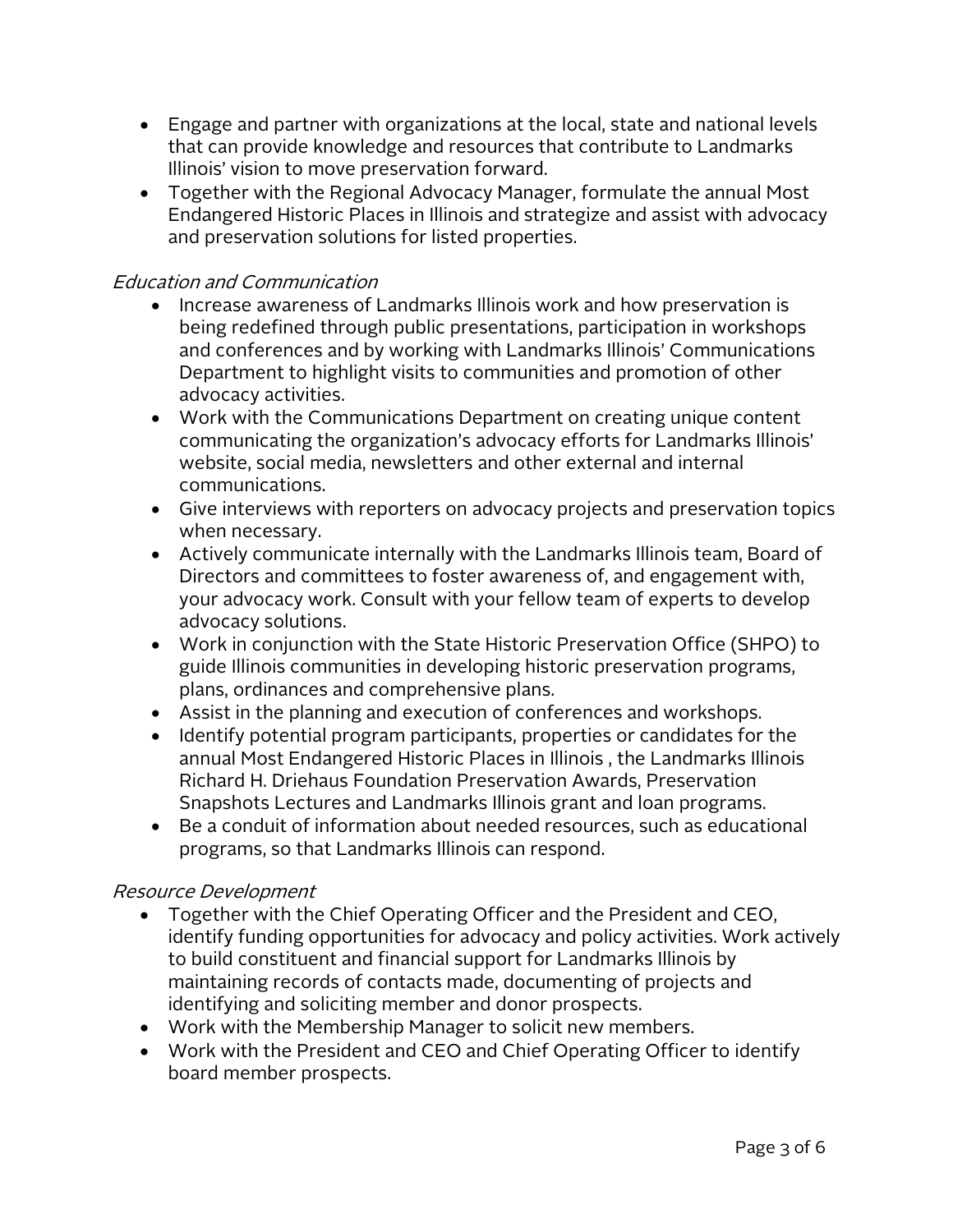#### General Office Duties

- Responsible for knowing and implementing Landmarks Illinois' guiding principles, values and policies.
- Work with the Landmarks Illinois staff and board to maintain a professional, respectful, cooperative, collaborative and informative environment where people are welcomed and feel that they belong.
- Attend and actively participate in Landmarks Illinois staff and board meetings.
- Maintain an inquiry log and contact database to track preservation activity, identify needed preservation tools and address existing and emerging policy issues. Maintain work documents appropriately within the Landmarks Illinois company database.
- Complete and submit monthly timekeeper reports as well as vacation and sick time usage reports.
- Other duties as assigned.

## Qualifications and Qualities

- Beyond a connection to Landmarks Illinois' mission and guiding principles, experience in any of the following areas will strengthen a candidacy:
	- advocacy
	- housing
	- climate change and sustainability
	- community organizing
	- racial, economic and environmental justice
	- organizational development
	- preservation, environmental or land use law and/or policy
	- fundraising
	- urban and regional planning
	- real estate development
	- governmental relations
	- communications, public relations, marketing and/or storytelling
- Successful applicants will show an eagerness to work collaboratively and demonstrate the critical ability to self-motivate and self-direct while acting within a larger team.
- Public speaking is required. The Advocacy Manager has responsibilities for public presentations, media interviews and presentations to the Landmarks Illinois Board of Directors and committees.
- Willingness for frequent travel, mostly throughout the Chicagoland area, to meet with partners and project representatives. The Advocacy Manager does not need to own a vehicle to meet this responsibility but must either have a driver's license or be willing to take public transit.
- Willingness to work, as needed, on evenings and weekends. Some public meetings, presentations and events required for the Advocacy Manager are held outside normal business hours.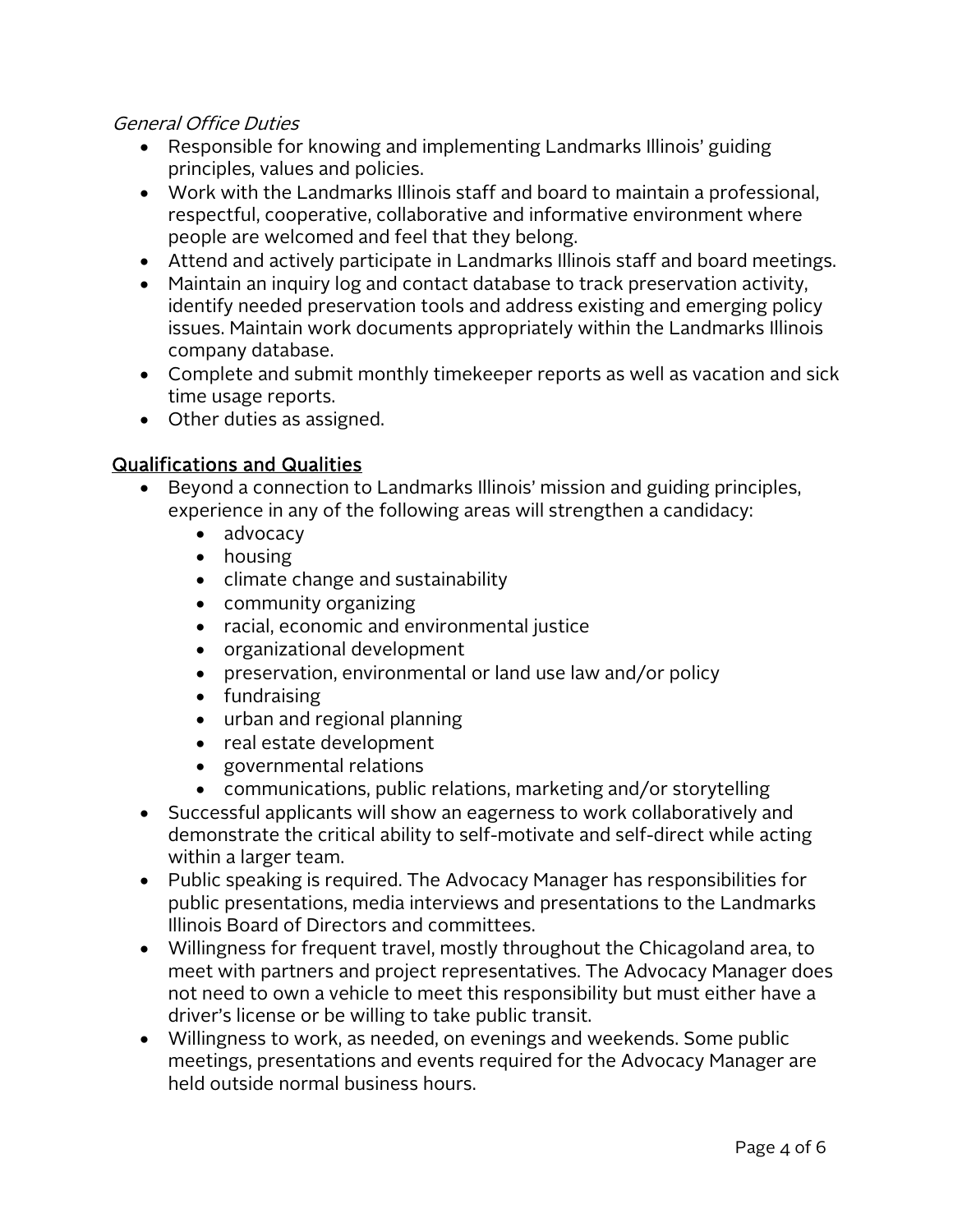- The ideal candidate will demonstrate excellent leadership, judgment, organizational, written and verbal communications skills, the ability to develop and foster strong working relationships with a wide range of stakeholders and the ability to prioritize and execute a large number of tasks and responsibilities efficiently.
- Bilingualism is a sought-after skill, especially fluent speakers of Spanish, Polish, Arabic, Tagalog, Mandarin and/or Cantonese Chinese and American Sign Language. More than 30% of Chicagoans speak a language other than English.

Not sure if you qualify for the position? Research shows that men apply for jobs when they meet an average of 60% of the criteria. Yet, women and other people who are systematically marginalized tend to only apply if they meet every requirement. If you believe that your perspective, approach and experience would enable you to succeed as the Advocacy Manager, we encourage you to apply.

# **Salary and Tangible Benefits**

Landmarks Illinois offers a competitive salary and benefits package. The salary for this position is \$65,000 - \$70,000, commensurate with experience.

# Tangible Benefits

- Blue Cross and Blue Shield of Illinois health care with an HMO and PPO option. Landmarks Illinois pays 95% of the employee's HMO plan and a significant portion of a PPO plan. Domestic partners, spouses, and dependents can also be added, but must be paid by the employee;
- No-cost individual dental, vision, life, AD&D and long-term disability insurance;
- Vanguard 401(k) retirement plan with an organizational match of 100% of the first 5% of your salary available after one year of employment;
- Paid Caregiver and Medical Leave, providing up to 12 weeks of paid leave for an employee's serious health condition, for the care of a newborn or adopted child, or to care for a close family member's serious health condition;
- Paid holidays (New Year's Day, Martin Luther King Jr. Day, Memorial Day,  $4<sup>th</sup>$ of July, Labor Day, Thanksgiving, day after Thanksgiving, Christmas Eve and Christmas Day). The office also closes December 24 – December 31 during which employees are paid for time off. Employees are encouraged to request reallocations of days based on religious and cultural observances.
- Starting vacation time of 10 days. Vacation increases are given as tenure with the organization increases;
- Six days of paid sick leave;
- Summer Fridays from Memorial Day through Labor Day;
- Organizational laptop, cell phone, cellular data plan and wi-fi hotspot provided;
- Allowable pre-tax deductions for Chicago Transit Authority (CTA) and Metra Ventra cards.